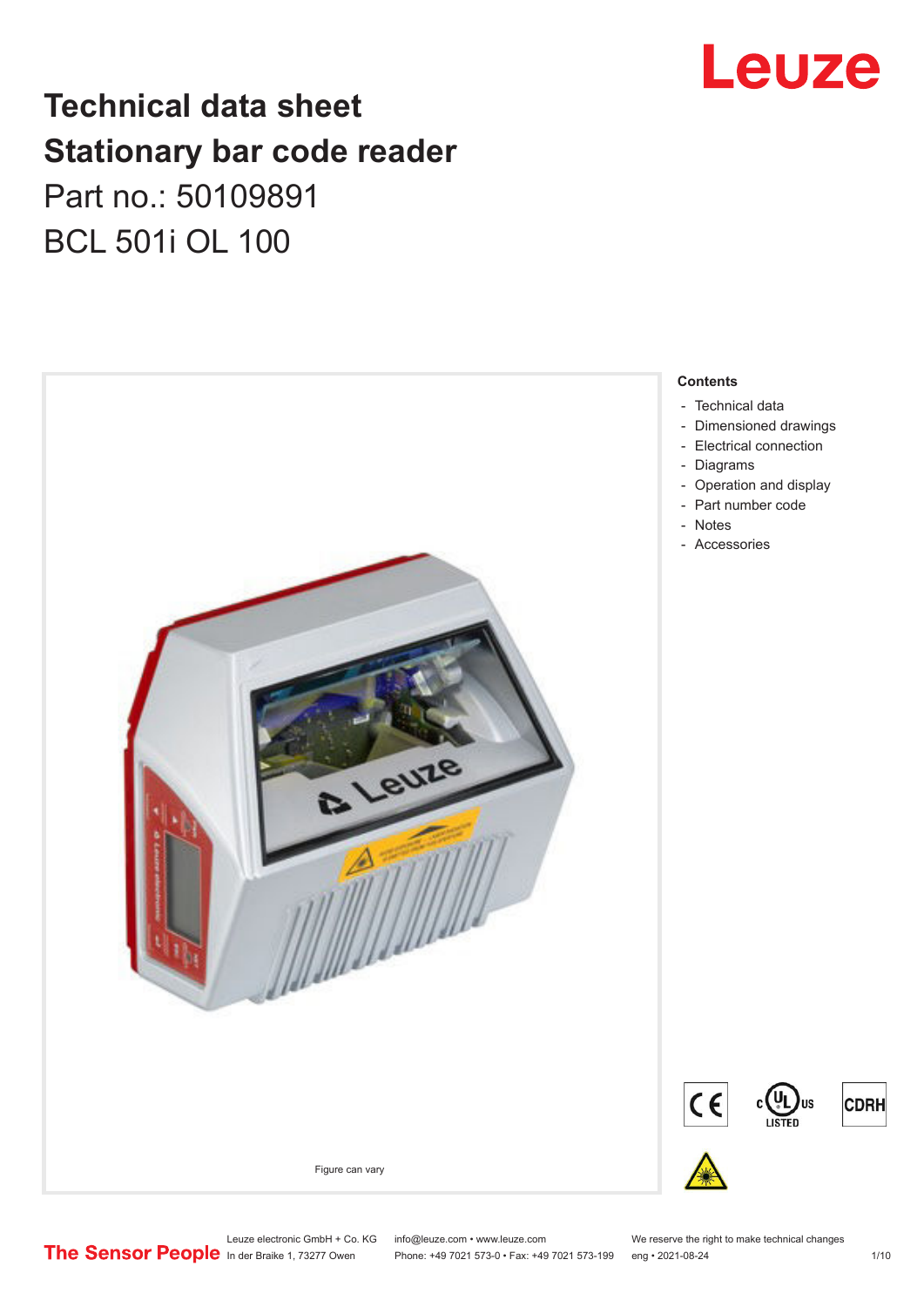## <span id="page-1-0"></span>**Technical data**

#### **Basic data**

| <b>Series</b>                              | <b>BCL 500i</b>                    |  |
|--------------------------------------------|------------------------------------|--|
| <b>Functions</b>                           |                                    |  |
| <b>Functions</b>                           | Alignment mode                     |  |
|                                            | AutoConfig                         |  |
|                                            | AutoControl                        |  |
|                                            | AutoReflAct                        |  |
|                                            | Code fragment technology           |  |
|                                            | <b>LED</b> indicator               |  |
|                                            | Reference code comparison          |  |
| <b>Characteristic parameters</b>           |                                    |  |
| <b>MTTF</b>                                | 42.4 years                         |  |
| <b>Read data</b>                           |                                    |  |
| Code types, readable                       | 2/5 Interleaved                    |  |
|                                            | Codabar                            |  |
|                                            | Code 128                           |  |
|                                            | Code 39                            |  |
|                                            | Code 93                            |  |
|                                            | <b>EAN 128</b>                     |  |
|                                            | <b>EAN 8/13</b>                    |  |
|                                            | <b>EAN Addendum</b>                |  |
|                                            | GS1 Databar Expanded               |  |
|                                            | <b>GS1 Databar Limited</b>         |  |
|                                            | <b>GS1 Databar Omnidirectional</b> |  |
|                                            | <b>UPC</b>                         |  |
| Scanning rate, typical                     | $1,000$ scans/s                    |  |
| Bar codes per reading gate, max.<br>number | 64 Piece(s)                        |  |
| <b>Optical data</b>                        |                                    |  |
|                                            |                                    |  |

| <b>Reading distance</b>      | $1,000$ 2,400 mm                                           |
|------------------------------|------------------------------------------------------------|
| Light source                 | Laser, Red                                                 |
| Wavelength                   | 650 nm                                                     |
| Laser class                  | 2, IEC/EN 60825-1:2007                                     |
| Transmitted-signal shape     | Continuous                                                 |
| Bar code contrast (PCS)      | 60%                                                        |
| <b>Modulus size</b>          | $0.71$ mm                                                  |
| <b>Reading method</b>        | Oscillating-mirror scanner                                 |
| <b>Scanning rate</b>         | 800  1,200 scans/s                                         |
| <b>Beam deflection</b>       | Via rotating polygon wheel + stepping<br>motor with mirror |
| Light beam exit              | Zero position at side at angle less than<br>$90^\circ$     |
| Oscillating mirror frequency | 10 Hz                                                      |
| Max. swivel angle            | $40^{\circ}$                                               |

#### **Electrical data**

**Protective circuit** Polarity reversal protection

**Performance data** Supply voltage U<sub>B</sub> **Power consumption, max.** 14 W

10 ... 30 V, DC

## Leuze

|                  | Inputs/outputs selectable                      | 100 mA                     |  |
|------------------|------------------------------------------------|----------------------------|--|
|                  | Output current, max.                           |                            |  |
|                  | Number of inputs/outputs selectable 4 Piece(s) |                            |  |
|                  | Voltage type, outputs                          | DC                         |  |
|                  | Switching voltage, outputs                     | Typ. $U_R / 0 V$           |  |
|                  | Voltage type, inputs                           | DC                         |  |
|                  | Switching voltage, inputs                      | Typ. $U_B / 0 V$           |  |
|                  | Input current, max.                            | 8 mA                       |  |
|                  |                                                |                            |  |
| Interface        |                                                |                            |  |
| Type             |                                                | MultiNet Plus, RS 485      |  |
|                  |                                                |                            |  |
| <b>RS 485</b>    |                                                |                            |  |
| <b>Function</b>  |                                                | Process                    |  |
|                  | <b>Transmission speed</b>                      | 4,800  115,400 Bd          |  |
|                  | Data format                                    | Adjustable                 |  |
| <b>Start bit</b> |                                                | 1                          |  |
| Data bit         |                                                | 7, 8, 9 data bits          |  |
|                  |                                                |                            |  |
| Stop bit         |                                                | 1, 2 stop bits             |  |
| <b>Parity</b>    |                                                | Adjustable                 |  |
|                  | <b>Transmission protocol</b>                   | Adjustable                 |  |
|                  | Data encoding                                  | <b>ASCII</b>               |  |
|                  | <b>Service interface</b>                       |                            |  |
|                  |                                                |                            |  |
| Type             |                                                | <b>USB</b>                 |  |
|                  |                                                |                            |  |
| <b>USB</b>       |                                                |                            |  |
| <b>Function</b>  |                                                | Configuration via software |  |
|                  |                                                | Service                    |  |
|                  |                                                |                            |  |
|                  |                                                |                            |  |
| Connection       |                                                |                            |  |
|                  | <b>Number of connections</b>                   | 5 Piece(s)                 |  |
|                  |                                                |                            |  |
|                  | <b>Connection 1</b>                            |                            |  |
| <b>Function</b>  |                                                | Service interface          |  |
|                  | <b>Type of connection</b>                      | <b>USB</b>                 |  |
|                  | <b>Designation on device</b>                   | <b>SERVICE</b>             |  |
|                  | <b>Connector type</b>                          | USB 2.0 Standard-A         |  |
|                  |                                                |                            |  |
|                  | <b>Connection 2</b>                            |                            |  |
| <b>Function</b>  |                                                | Signal IN                  |  |
|                  |                                                | Signal OUT                 |  |
|                  | Type of connection                             | Connector                  |  |
|                  | <b>Designation on device</b>                   | SW IN/OUT                  |  |
|                  | <b>Thread size</b>                             | M12                        |  |
|                  |                                                | Female                     |  |
| <b>Type</b>      |                                                |                            |  |
| <b>Material</b>  |                                                | Metal                      |  |
|                  | No. of pins                                    | 5-pin                      |  |
| Encoding         |                                                | A-coded                    |  |
|                  |                                                |                            |  |
| <b>Function</b>  | <b>Connection 3</b>                            |                            |  |
|                  |                                                | Signal IN                  |  |
|                  |                                                | Signal OUT                 |  |
|                  |                                                | Voltage supply             |  |
|                  | Type of connection                             | Connector                  |  |
|                  | <b>Designation on device</b>                   | <b>PWR</b>                 |  |
|                  | <b>Thread size</b>                             | M12                        |  |
| <b>Type</b>      |                                                | Male                       |  |
| <b>Material</b>  |                                                | Metal                      |  |
|                  | No. of pins                                    | $5 - pin$                  |  |

Leuze electronic GmbH + Co. KG info@leuze.com • www.leuze.com We reserve the right to make technical changes In der Braike 1, 73277 Owen Phone: +49 7021 573-0 • Fax: +49 7021 573-199 eng • 2021-08-24 2 /10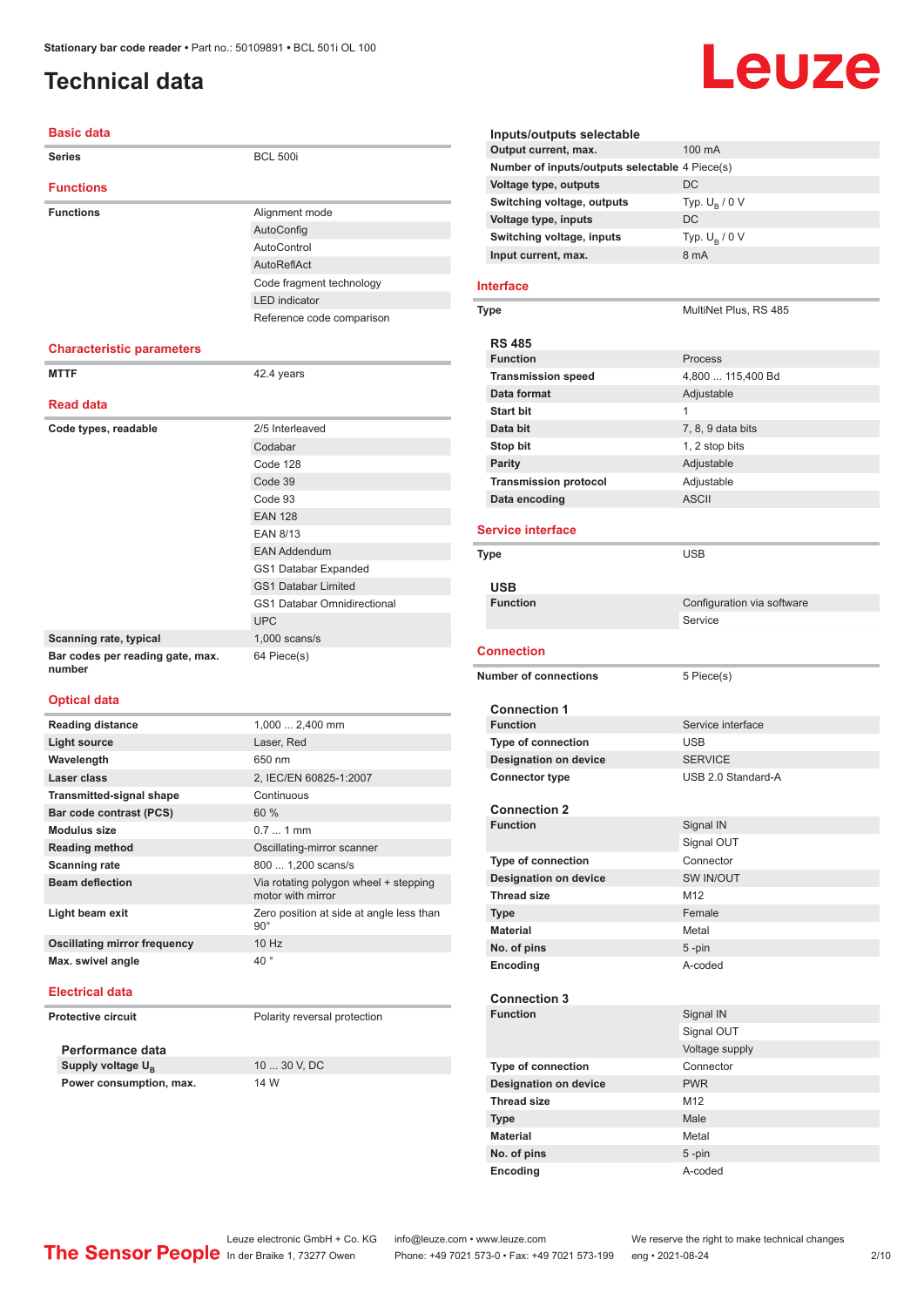## **Technical data**

### **Connection 4 Function** BUS IN<br>Type of connection Connector **Type of connection Designation on device** HOST / BUS IN **Thread size** M12 **Type** Male **Material** Metal **No. of pins** 5 -pin **Encoding** B-coded **Connection 5 Function** BUS OUT **Type of connection** Connector **Designation on device** BUS OUT

#### **Mechanical data**

Thread size M12 **Type Female No. of pins** 5 -pin

| Design                   | Cubic                        |
|--------------------------|------------------------------|
| Dimension (W x H x L)    | 173 mm x 84 mm x 147 mm      |
| <b>Housing material</b>  | Metal                        |
| <b>Metal housing</b>     | Aluminum                     |
| Lens cover material      | Glass                        |
| Net weight               | 1,500q                       |
| <b>Housing color</b>     | Black. RAL 9005              |
|                          | Red, RAL 3000                |
| <b>Type of fastening</b> | Dovetail grooves             |
|                          | Mounting thread              |
|                          | Via optional mounting device |

### **Operation and display**

| Type of display             | I FD                                                                       |  |
|-----------------------------|----------------------------------------------------------------------------|--|
|                             | Monochromatic graphical display,<br>128x64 pixel, with background lighting |  |
| <b>Number of LEDs</b>       | 2 Piece(s)                                                                 |  |
| Type of configuration       | Via web browser                                                            |  |
| <b>Operational controls</b> | Button(s)                                                                  |  |

#### **Environmental data**

| Ambient temperature, operation                      | 040 °C       |
|-----------------------------------------------------|--------------|
| Ambient temperature, storage                        | $-20$ +70 °C |
| Relative humidity (non-condensing)                  | 90%          |
| Extraneous light tolerance on the bar<br>code, max. | 2.000 lx     |
|                                                     |              |

Leuze

### **Certifications**

| Degree of protection                                               | IP 65                    |
|--------------------------------------------------------------------|--------------------------|
| <b>Protection class</b>                                            | Ш                        |
| <b>Certifications</b>                                              | c UL US                  |
| Test procedure for EMC in accordance EN 55022<br>with standard     |                          |
|                                                                    | EN 61000-4-2, -3, -4, -6 |
| Test procedure for shock in<br>accordance with standard            | IEC 60068-2-27, test Ea  |
| Test procedure for continuous shock<br>in accordance with standard | IEC 60068-2-29, test Eb  |
| Test procedure for vibration in<br>accordance with standard        | IEC 60068-2-6, test Fc   |

### **Classification**

| <b>Customs tariff number</b> | 84719000 |
|------------------------------|----------|
| eCl@ss 5.1.4                 | 27280102 |
| eCl@ss 8.0                   | 27280102 |
| eCl@ss 9.0                   | 27280102 |
| eCl@ss 10.0                  | 27280102 |
| eCl@ss 11.0                  | 27280102 |
| <b>ETIM 5.0</b>              | EC002550 |
| <b>ETIM 6.0</b>              | EC002550 |
| <b>ETIM 7.0</b>              | EC002550 |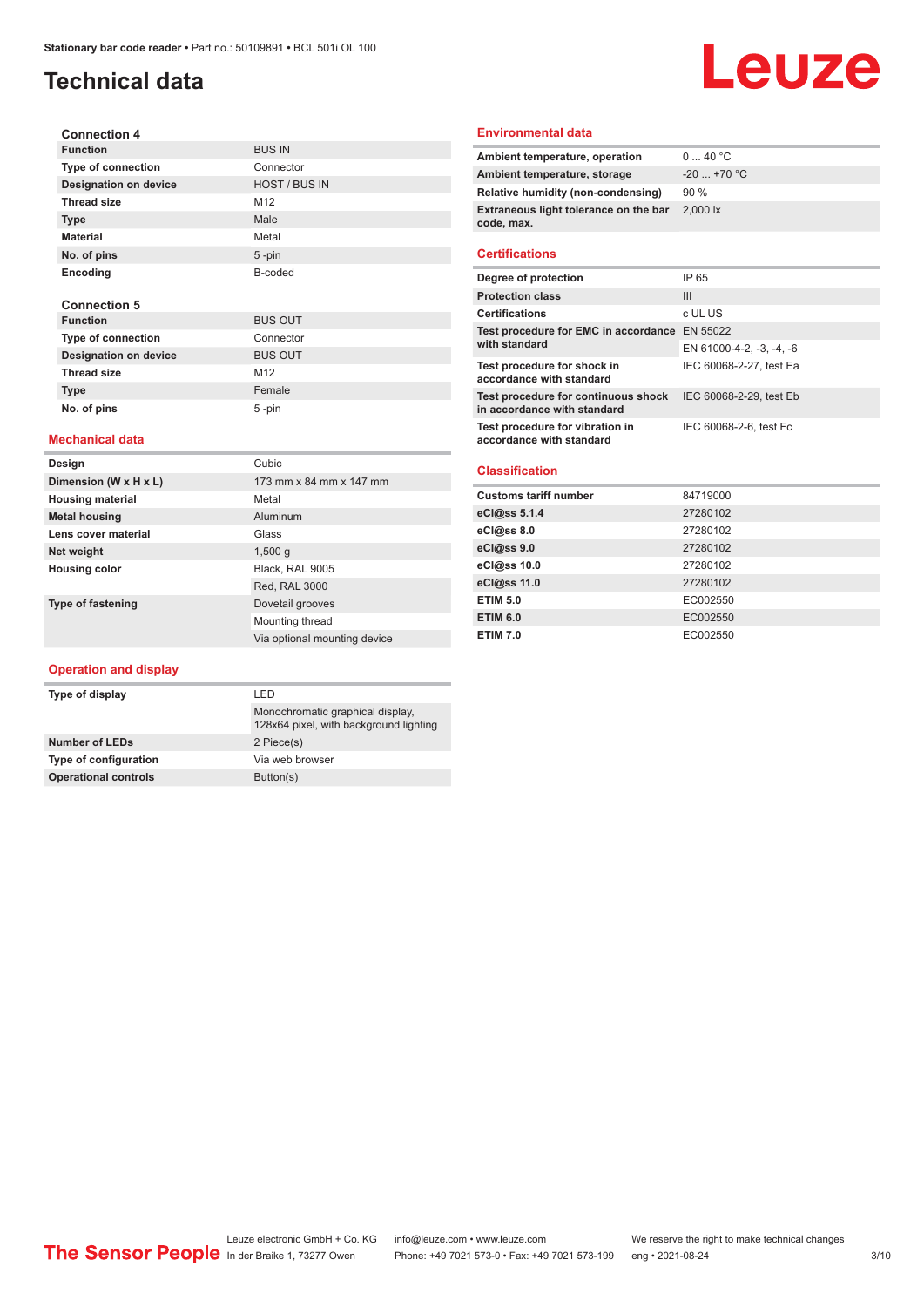## <span id="page-3-0"></span>**Dimensioned drawings**

All dimensions in millimeters



## **Electrical connection**

### **Connection 1 SERVICE**

| <b>Function</b>       | Service interface  |
|-----------------------|--------------------|
| Type of connection    | <b>USB</b>         |
| <b>Connector type</b> | USB 2.0 Standard-A |

### **Pin Pin assignment**

| $\overline{\mathbf{A}}$ | +5 V DC    |
|-------------------------|------------|
| $\overline{2}$          | D- - Data  |
| 3                       | D+ - Data  |
| $\overline{4}$          | <b>GND</b> |



# **Leuze**

|  |                                               | Leuze electronic GmbH + Co. KG info@leuze.com • www.leuze.com  | We reserve the right to make technical changes |  |
|--|-----------------------------------------------|----------------------------------------------------------------|------------------------------------------------|--|
|  | The Sensor People In der Braike 1, 73277 Owen | Phone: +49 7021 573-0 • Fax: +49 7021 573-199 eng • 2021-08-24 |                                                |  |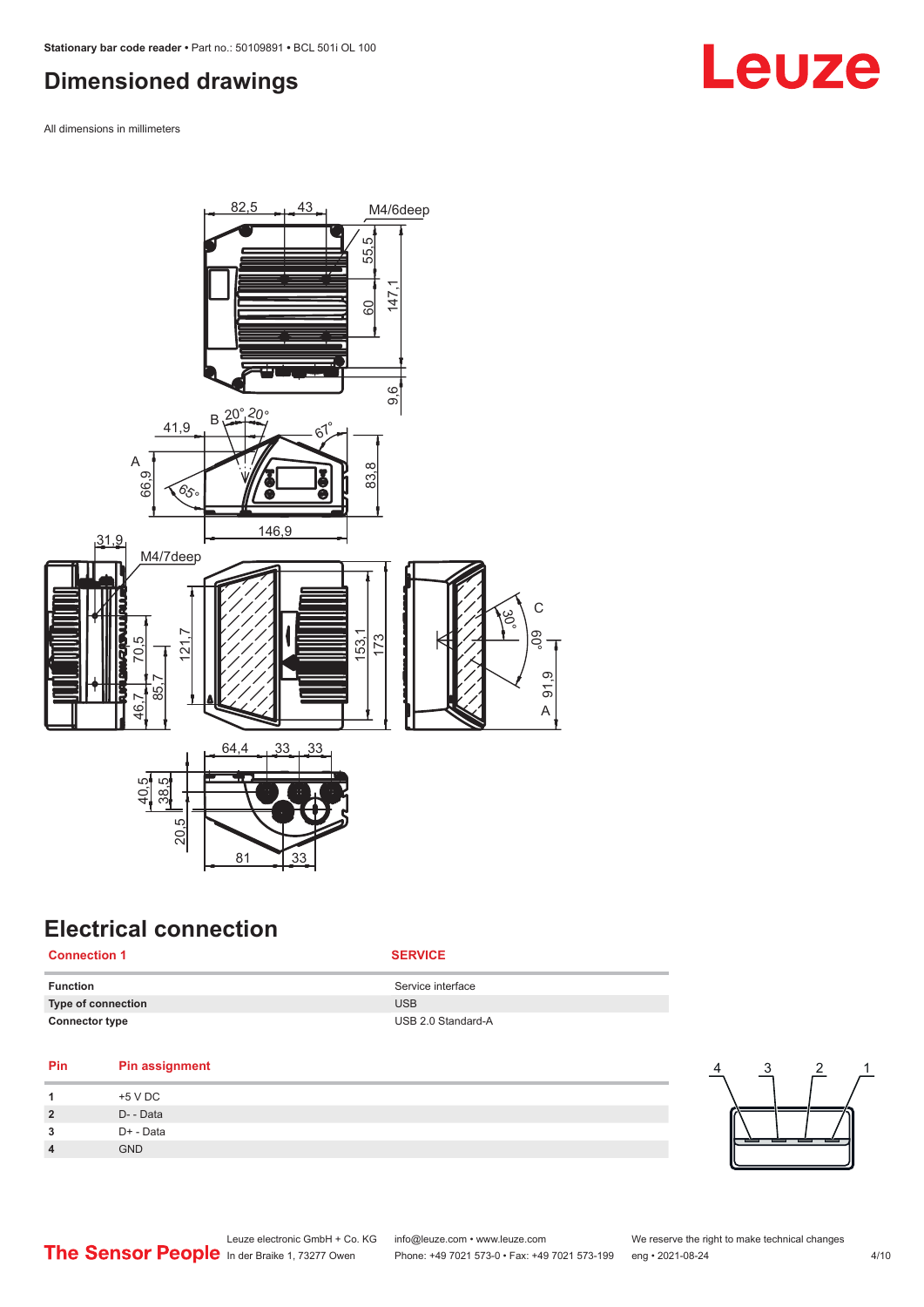## **Electrical connection**

### **Connection 2 SW IN/OUT**

| <b>Function</b>    | Signal IN  |
|--------------------|------------|
|                    | Signal OUT |
| Type of connection | Connector  |
| <b>Thread size</b> | M12        |
| <b>Type</b>        | Female     |
| <b>Material</b>    | Metal      |
| No. of pins        | $5$ -pin   |
| Encoding           | A-coded    |

### **Pin Pin assignment**

|                | <b>VOUT</b>       |
|----------------|-------------------|
| $\overline{2}$ | SWIO <sub>1</sub> |
| 3              | GND               |
| 4              | SWIO <sub>2</sub> |
| 5              | <b>FE</b>         |



### **Connection 3 PWR**

| <b>Function</b>    | Signal IN      |
|--------------------|----------------|
|                    | Signal OUT     |
|                    | Voltage supply |
| Type of connection | Connector      |
| <b>Thread size</b> | M12            |
| <b>Type</b>        | Male           |
| <b>Material</b>    | Metal          |
| No. of pins        | $5$ -pin       |
| Encoding           | A-coded        |

### **Pin Pin assignment**

|                | <b>VIN</b>        |  |  |
|----------------|-------------------|--|--|
| $\overline{2}$ | SWIO <sub>3</sub> |  |  |
| 3              | <b>GND</b>        |  |  |
| 4              | SWIO 4            |  |  |
| 5              | FE                |  |  |
|                |                   |  |  |

### **Connection 4 HOST** / BUS IN

| <b>Function</b>    | <b>BUS IN</b> |
|--------------------|---------------|
| Type of connection | Connector     |
| <b>Thread size</b> | M12           |
| <b>Type</b>        | Male          |
| <b>Material</b>    | Metal         |
| No. of pins        | $5$ -pin      |
| Encoding           | B-coded       |

### **Pin Pin assignment**

| 4              | n.c.            |
|----------------|-----------------|
| $\overline{2}$ | <b>RS 485 B</b> |
| 3              | <b>GND 485</b>  |
| $\overline{4}$ | <b>RS 485 A</b> |
| 5              | FF.             |



2

1

5



## Leuze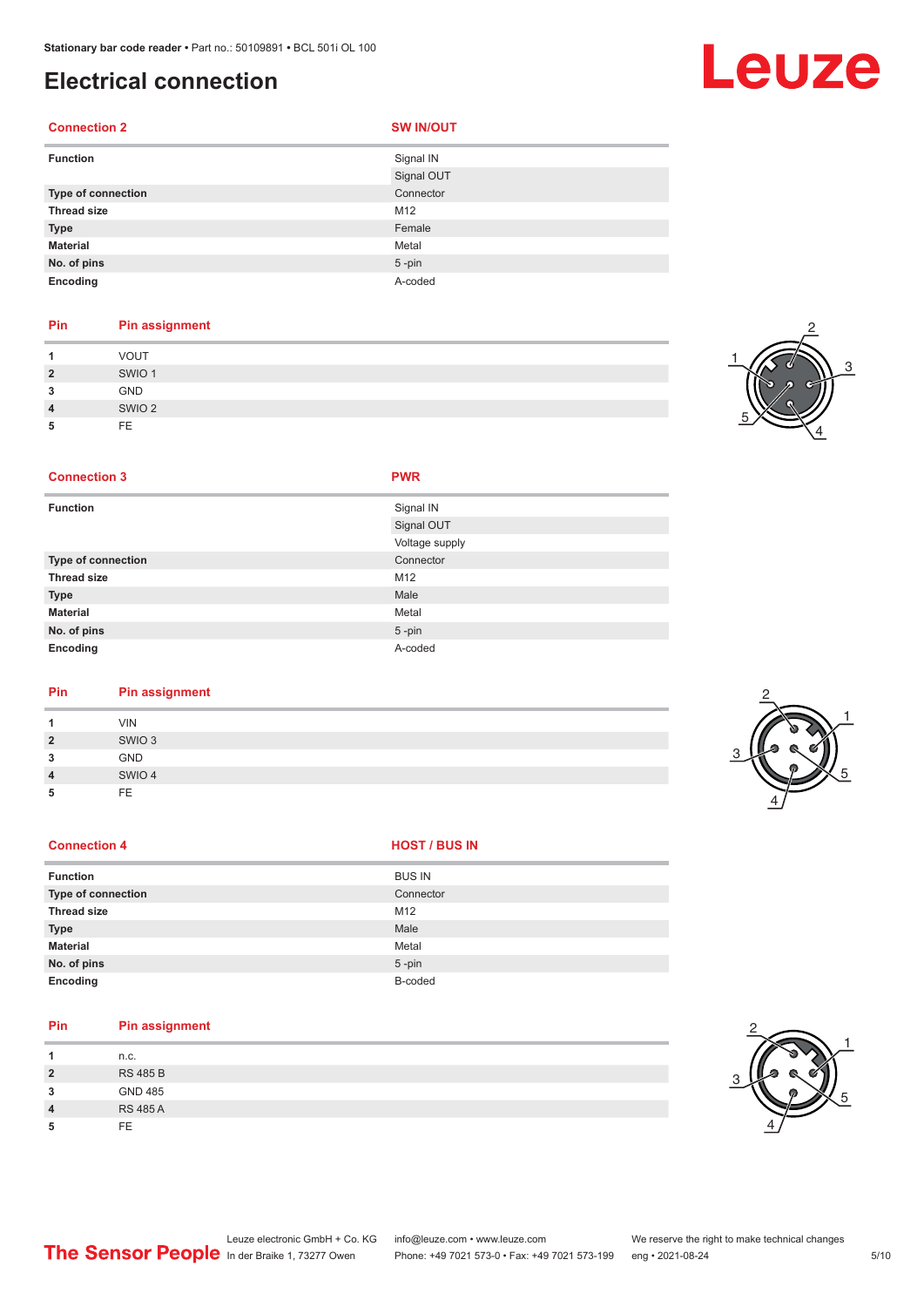## <span id="page-5-0"></span>**Electrical connection**

### **Connection 5 BUS OUT**

| ٧ | ۰. | ٠<br>M. |  |
|---|----|---------|--|
|   |    |         |  |

| <b>Function</b>    | <b>BUS OUT</b> |
|--------------------|----------------|
| Type of connection | Connector      |
| <b>Thread size</b> | M12            |
| <b>Type</b>        | Female         |
| <b>Material</b>    | Metal          |
| No. of pins        | $5$ -pin       |
| Encoding           | B-coded        |

| Pin            | <b>Pin assignment</b> |
|----------------|-----------------------|
| 1              | <b>V CC485</b>        |
| $\overline{2}$ | <b>RS 485 B</b>       |
| 3              | <b>GND 485</b>        |
| $\overline{4}$ | <b>RS 485 A</b>       |
| 5              | FE.                   |



Leuze

## **Diagrams**

### Reading field curve



x Reading field distance [mm]

y Reading field width [mm]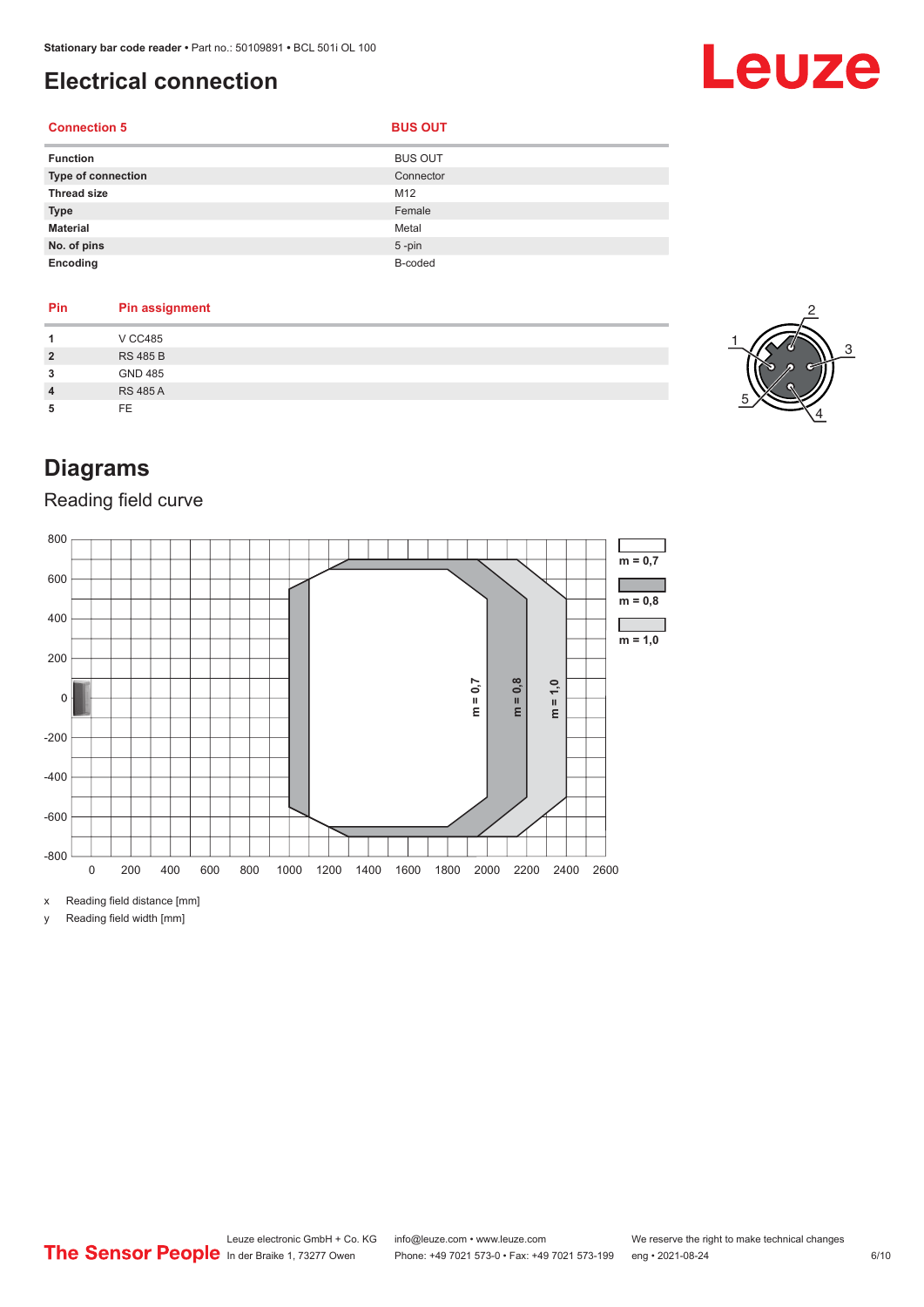## <span id="page-6-0"></span>**Diagrams**

## Leuze

### Lateral reading field curve



x Reading field distance [mm]

y Reading field height [mm]

## **Operation and display**

| <b>LED</b>     |            | <b>Display</b>           | <b>Meaning</b>                  |
|----------------|------------|--------------------------|---------------------------------|
| 1              | <b>PWR</b> | Off                      | Device switched off             |
|                |            | Green, flashing          | Device ok, initialization phase |
|                |            | Green, continuous light  | Device OK                       |
|                |            | Orange, continuous light | Service operation               |
|                |            | Red, flashing            | Device OK, warning set          |
|                |            | Red, continuous light    | Device error                    |
| $\overline{2}$ | <b>BUS</b> | Off                      | No supply voltage               |
|                |            | Green, flashing          | Initialization                  |
|                |            | Green, continuous light  | Bus operation ok                |
|                |            | Red, flashing            | Communication error             |
|                |            | Red, continuous light    | Network error                   |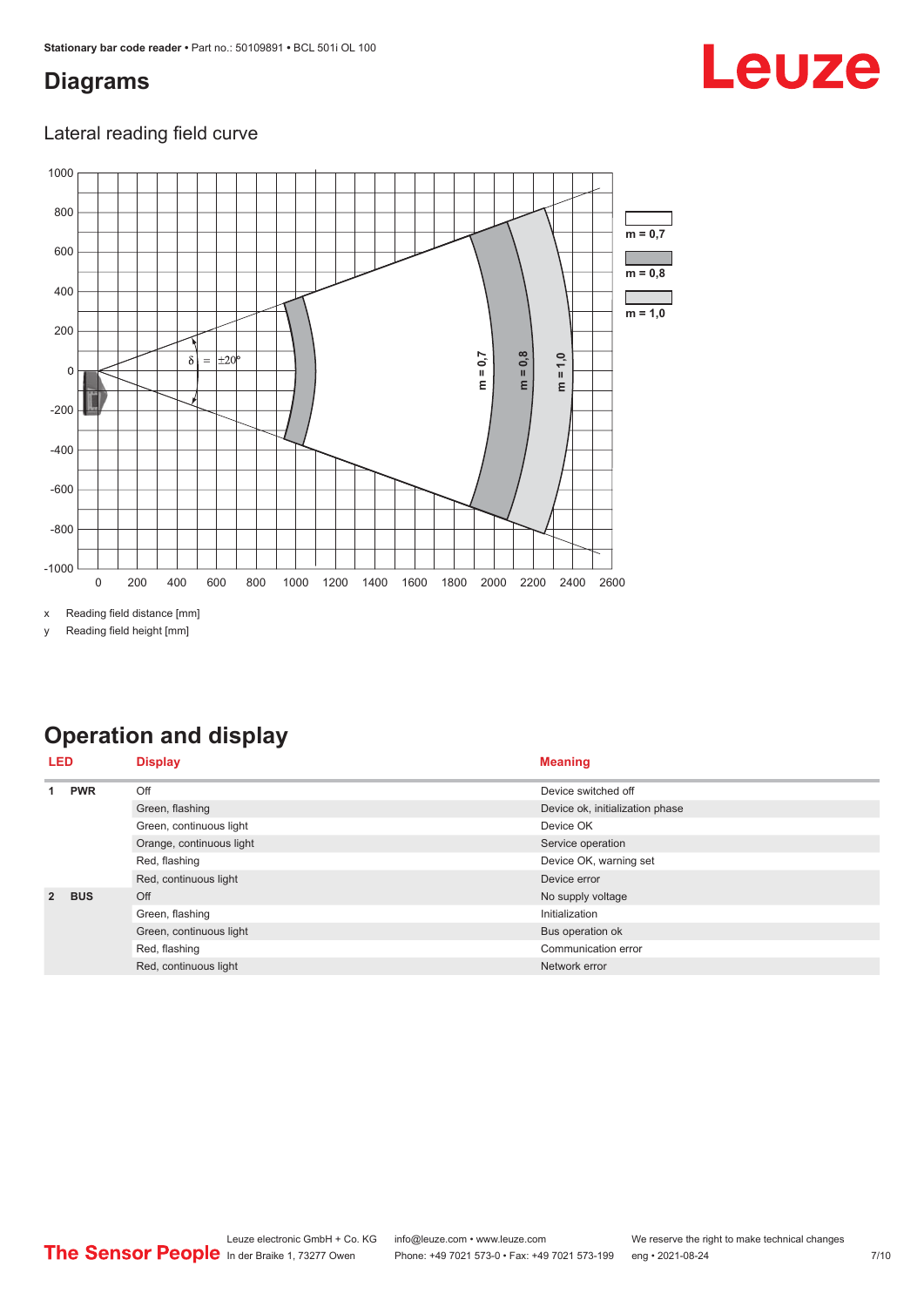## <span id="page-7-0"></span>**Part number code**

Part designation: **BCL XXXX YYZ AAA B**



| <b>BCL</b>  | <b>Operating principle</b><br>BCL: bar code reader                                                                                                                                                                                  |
|-------------|-------------------------------------------------------------------------------------------------------------------------------------------------------------------------------------------------------------------------------------|
| <b>XXXX</b> | Series/interface (integrated fieldbus technology)<br>500i: RS 232 / RS 422 / RS 485 (multiNet master)<br>501i: RS 485 (multiNet slave)<br>504i: PROFIBUS DP<br>508i: EtherNet TCP/IP, UDP<br>548i: PROFINET RT<br>558i: EtherNet/IP |
| YY          | <b>Scanning principle</b><br>S: line scanner (single line)<br>O: oscillating-mirror scanner (oscillating mirror)                                                                                                                    |
| z           | <b>Optics</b><br>N: High Density (close)<br>M: Medium Density (medium distance)<br>F: Low Density (remote)<br>L: Long Range (very large distances)                                                                                  |
| AAA         | <b>Beam exit</b><br>100: lateral<br>102: front                                                                                                                                                                                      |
| в           | <b>Special equipment</b><br>H: with heating                                                                                                                                                                                         |
| <b>Note</b> |                                                                                                                                                                                                                                     |

## **Notes**

| Observe intended use!                                                                 |
|---------------------------------------------------------------------------------------|
| $\%$ This product is not a safety sensor and is not intended as personnel protection. |
| $\&$ The product may only be put into operation by competent persons.                 |
| ♦ Only use the product in accordance with its intended use.                           |

 $\%$  A list with all available device types can be found on the Leuze website at www.leuze.com.

| <b>ATTENTION! LASER RADIATION - CLASS 2 LASER PRODUCT</b>                                                                                                                                                                                                                             |
|---------------------------------------------------------------------------------------------------------------------------------------------------------------------------------------------------------------------------------------------------------------------------------------|
| Do not stare into beam!<br>The device satisfies the requirements of IEC 60825-1:2007 (EN 60825-1:2007) safety requiations for a product of laser class 2 as well as the<br>U.S. 21 CFR 1040.10 regulations with deviations corresponding to "Laser Notice No. 50" from June 24, 2007. |
| $\%$ Never look directly into the laser beam or in the direction of reflected laser beams! If you look into the beam path over a longer time period, there is a risk<br>of injury to the retina.                                                                                      |
| $\%$ Do not point the laser beam of the device at persons!                                                                                                                                                                                                                            |
| Interrupt the laser beam using a non-transparent, non-reflective object if the laser beam is accidentally directed towards a person.                                                                                                                                                  |
| $\%$ When mounting and aligning the device, avoid reflections of the laser beam off reflective surfaces!                                                                                                                                                                              |
| $\%$ CAUTION! Use of controls or adjustments or performance of procedures other than specified herein may result in hazardous light exposure.                                                                                                                                         |
| $\%$ Observe the applicable statutory and local laser protection regulations.                                                                                                                                                                                                         |
| $\ddot{\varphi}$ The device must not be tampered with and must not be changed in any way.<br>There are no user-serviceable parts inside the device.<br>Repairs must only be performed by Leuze electronic GmbH + Co. KG.                                                              |

8/10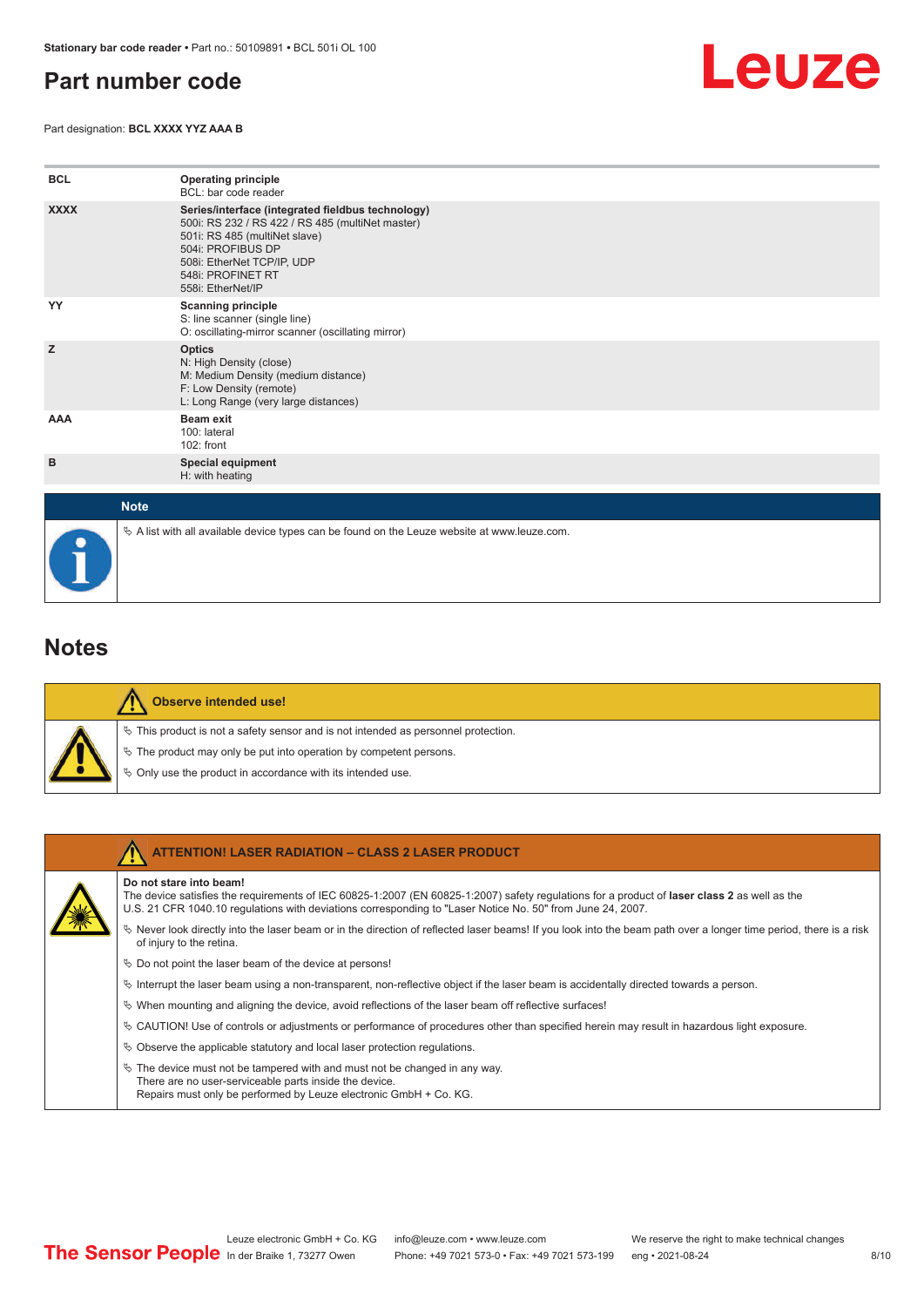### <span id="page-8-0"></span>**Notes**

# Leuze



### **Accessories**

## Connection technology - Connection cables

|             | Part no. | <b>Designation</b>     | <b>Article</b>   | <b>Description</b>                                                                                                                                         |
|-------------|----------|------------------------|------------------|------------------------------------------------------------------------------------------------------------------------------------------------------------|
| ▌<br>W<br>⊢ | 50132079 | KD U-M12-5A-V1-<br>050 | Connection cable | Connection 1: Connector, M12, Axial, Female, A-coded, 5-pin<br>Connection 2: Open end<br>Shielded: No<br>Cable length: 5,000 mm<br>Sheathing material: PVC |

### Connection technology - Interconnection cables

|                  |                      | Part no. | <b>Designation</b>              | <b>Article</b>        | <b>Description</b>                                                                                                                                                                                                                    |
|------------------|----------------------|----------|---------------------------------|-----------------------|---------------------------------------------------------------------------------------------------------------------------------------------------------------------------------------------------------------------------------------|
| $\sigma_{\rm m}$ | $\circ$ $\circ$<br>島 | 50107726 | KB USB A - USB A                | Interconnection cable | Suitable for interface: USB<br>Connection 1: USB<br>Connection 2: USB<br>Shielded: Yes<br>Cable length: 1,800 mm<br>Sheathing material: PVC                                                                                           |
|                  |                      | 50135254 | KDS PB-M12-4A-<br>M12-4A-P3-050 | Interconnection cable | Suitable for interface: PROFIBUS DP<br>Connection 1: Connector, M12, Axial, Female, B-coded, 2-pin<br>Connection 2: Connector, M12, Axial, Male, B-coded, 4-pin<br>Shielded: Yes<br>Cable length: 5,000 mm<br>Sheathing material: PUR |

## Connection technology - Terminating resistors

| Part no. | <b>Designation</b> | <b>Article</b>  | <b>Description</b>                                                                                                                 |
|----------|--------------------|-----------------|------------------------------------------------------------------------------------------------------------------------------------|
| 50038539 | <b>TS 02-4-SA</b>  | Terminator plug | Suitable for: MultiNet Plus, PROFIBUS DP<br>Connection 1: Connector, M12, Axial, Male, B-coded, 4-pin<br>Function: Bus termination |